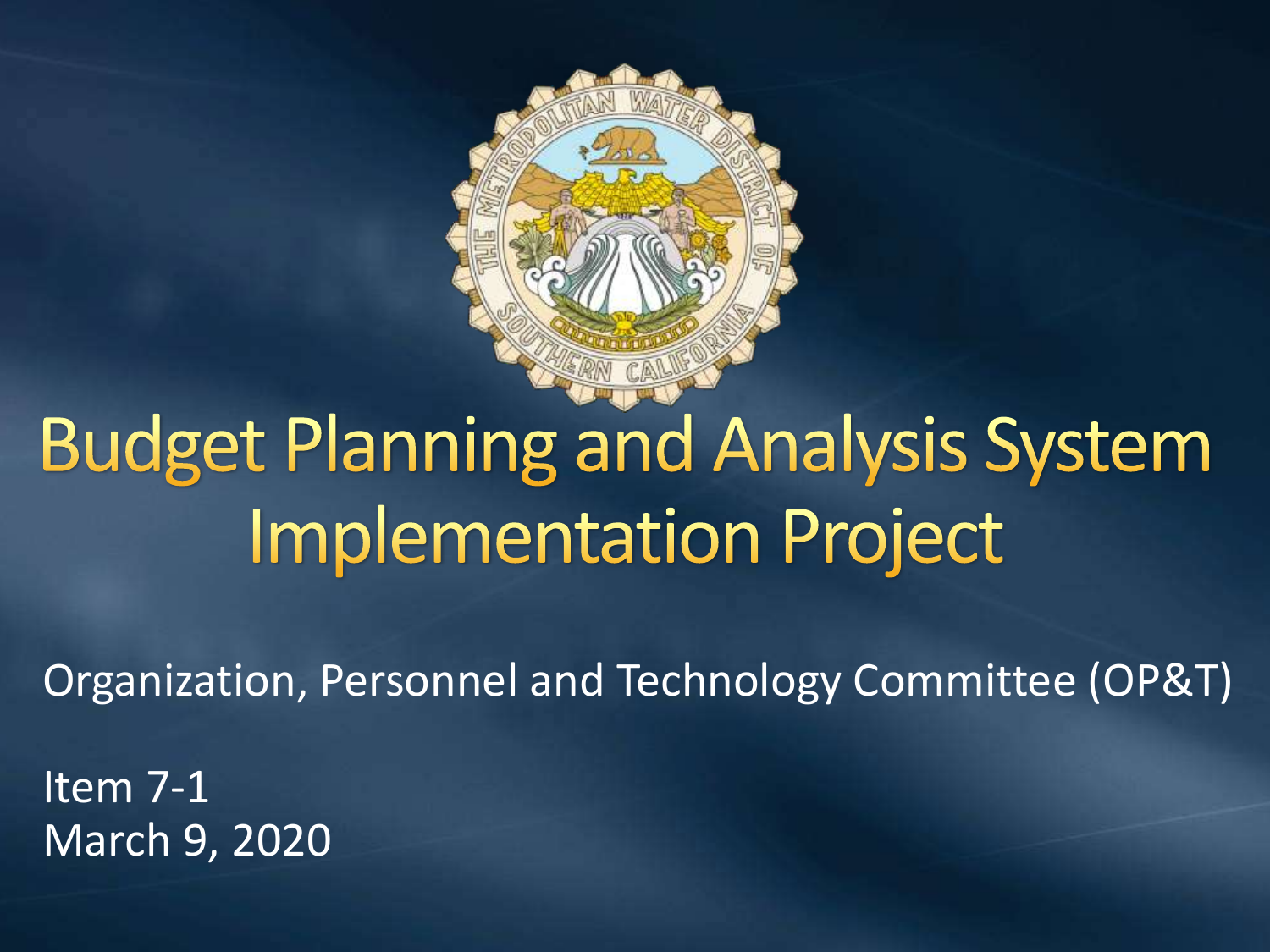#### **GENERAL PROJECT SCOPE**

- The scope of this project is to replace the current Integrated Budget Management System (IBMS). The current system is a custom application developed in Cognos with tools that are no longer supported by the supplier, IBM. This project supports both the capital and O&M budget process and Board deliverables.
- **The total estimated cost is \$1.4M.**

OP&T Committee The Item 7-1 Slide 2 March 9, 2020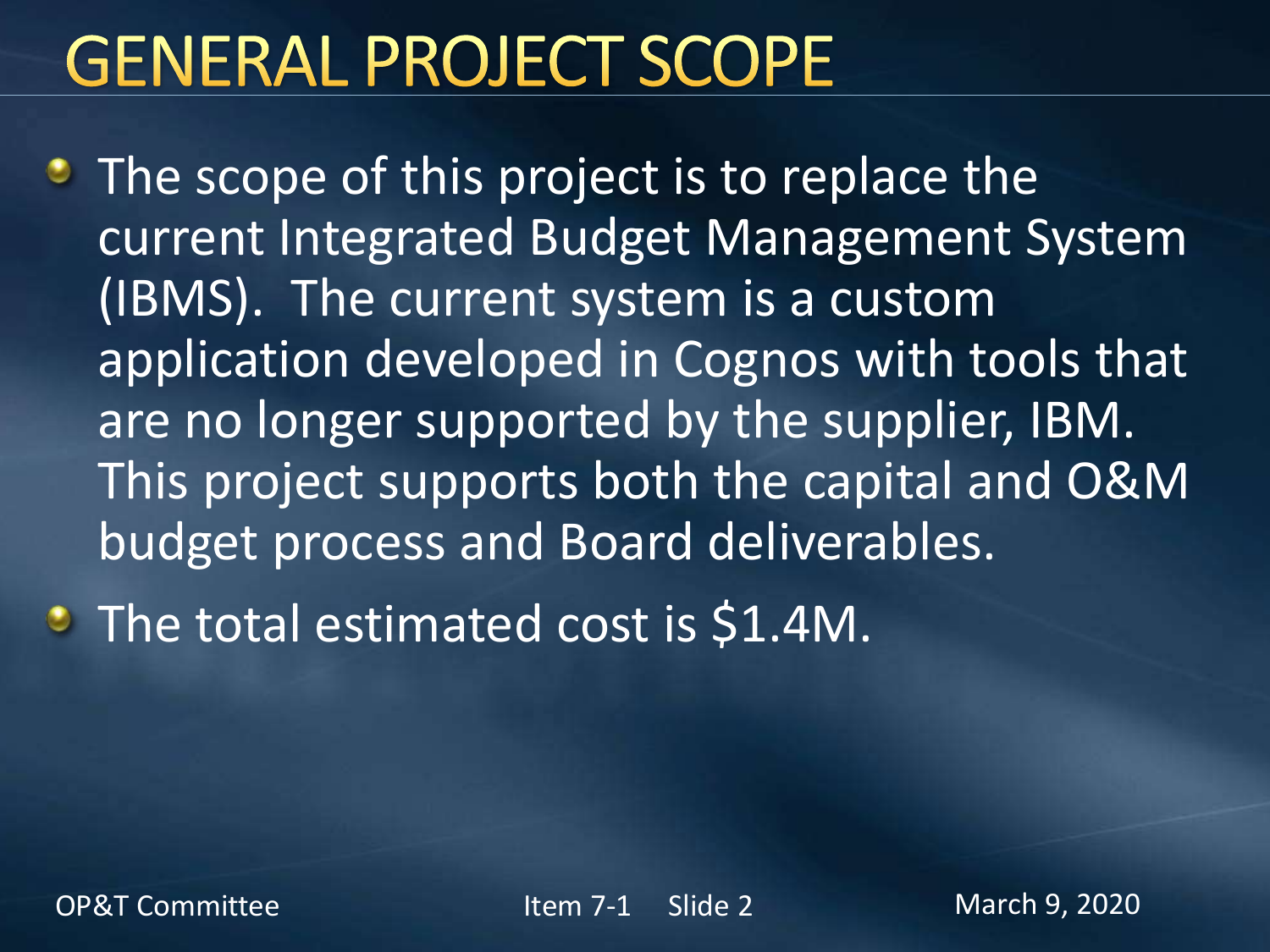## **REASONS FOR REPLACEMENT**

| a Let Jutano Jankov, 100 la Walston, Cascillano Cottuto                                                                                                                                                                        |           |                          |            |      |  |  |  |  |  |                                                                     |             |
|--------------------------------------------------------------------------------------------------------------------------------------------------------------------------------------------------------------------------------|-----------|--------------------------|------------|------|--|--|--|--|--|---------------------------------------------------------------------|-------------|
| <b>B</b> 30 30 30 30<br>ъ.                                                                                                                                                                                                     |           |                          |            |      |  |  |  |  |  |                                                                     |             |
| 198198800000055001                                                                                                                                                                                                             |           |                          |            |      |  |  |  |  |  |                                                                     |             |
| Senior Politican District Debton District Entrancement Collegation Laboratory Concerns (Testimo) Political Property (1985) and the College College College College College College College College College College College Col |           |                          |            |      |  |  |  |  |  |                                                                     |             |
| william Home + Wilson                                                                                                                                                                                                          |           | . Williams               |            | ٦    |  |  |  |  |  |                                                                     |             |
|                                                                                                                                                                                                                                |           |                          |            |      |  |  |  |  |  | Rical Dies Nobelst Notes Minutes and Chester or Anciental Northeast | ш           |
| <b>Rodo Nort fearing</b>                                                                                                                                                                                                       |           |                          |            |      |  |  |  |  |  |                                                                     |             |
| <b>COA Bustinia lines Facepot</b><br>Textilor                                                                                                                                                                                  |           | 1938 2908                | <b>IMM</b> | ш    |  |  |  |  |  |                                                                     | 190.98      |
| Mazdan Total                                                                                                                                                                                                                   |           | <b><i>LYLIX 2MIN</i></b> | 196.98     | 180  |  |  |  |  |  |                                                                     | 100.18      |
| Returns 1                                                                                                                                                                                                                      |           |                          |            |      |  |  |  |  |  |                                                                     |             |
| <b>Telepone</b>                                                                                                                                                                                                                |           |                          |            |      |  |  |  |  |  |                                                                     |             |
|                                                                                                                                                                                                                                |           |                          |            |      |  |  |  |  |  |                                                                     |             |
| <b>Mark</b>                                                                                                                                                                                                                    |           | IMIS INIS                | 解請         | ш    |  |  |  |  |  |                                                                     | 燃热          |
|                                                                                                                                                                                                                                |           |                          |            |      |  |  |  |  |  |                                                                     |             |
| <b>EERE</b> leeran at lang han                                                                                                                                                                                                 |           |                          |            |      |  |  |  |  |  |                                                                     |             |
| <b>EDS-rang Arsault</b>                                                                                                                                                                                                        |           |                          |            |      |  |  |  |  |  |                                                                     |             |
| <b>ETRI-Lugs New Zyes</b><br>ET. Nicol has busing burness                                                                                                                                                                      |           |                          |            |      |  |  |  |  |  |                                                                     |             |
| <b>UTS Director/An Litery Sec</b>                                                                                                                                                                                              | <b>UB</b> |                          |            |      |  |  |  |  |  |                                                                     |             |
| <b>EUVITABANE</b>                                                                                                                                                                                                              |           |                          |            |      |  |  |  |  |  |                                                                     |             |
| <b>MUNICIPALMENT</b>                                                                                                                                                                                                           | 116       |                          |            |      |  |  |  |  |  |                                                                     |             |
| ECS/horn faced this bas figure                                                                                                                                                                                                 |           |                          |            |      |  |  |  |  |  |                                                                     |             |
| <b>ECSAS henewic fessex frest</b>                                                                                                                                                                                              | 主         |                          |            |      |  |  |  |  |  |                                                                     |             |
| <b>EDEGENHAVE</b>                                                                                                                                                                                                              |           |                          |            |      |  |  |  |  |  |                                                                     |             |
| <b>ECONOMIAL AND RESERVE</b>                                                                                                                                                                                                   |           |                          |            |      |  |  |  |  |  |                                                                     |             |
| <b>ET20Ch Avenue Henr</b>                                                                                                                                                                                                      |           |                          |            |      |  |  |  |  |  |                                                                     |             |
| <b>E</b> SAN DO RAINE                                                                                                                                                                                                          |           |                          | 14235      |      |  |  |  |  |  |                                                                     | 14693       |
| <b>SERISING INVESTIGATION</b>                                                                                                                                                                                                  |           |                          |            |      |  |  |  |  |  |                                                                     |             |
| <b>ETCA/36</b><br>EGSS Comes lines at less                                                                                                                                                                                     |           |                          |            |      |  |  |  |  |  |                                                                     |             |
| <b>ITS IPS Associates for Discon firms</b>                                                                                                                                                                                     |           |                          |            |      |  |  |  |  |  |                                                                     |             |
| FOR AND Call Pay Design Prints                                                                                                                                                                                                 |           |                          |            |      |  |  |  |  |  |                                                                     |             |
|                                                                                                                                                                                                                                |           |                          |            |      |  |  |  |  |  |                                                                     |             |
| invita                                                                                                                                                                                                                         |           | 29158 23838              | 10136      | 1.00 |  |  |  |  |  |                                                                     | <b>10KM</b> |
| <b>ISS Month Ford</b>                                                                                                                                                                                                          |           |                          |            |      |  |  |  |  |  |                                                                     |             |
| <b>Rif Equery Instants</b>                                                                                                                                                                                                     |           |                          |            |      |  |  |  |  |  |                                                                     |             |
| <b>EDOLET</b> WA                                                                                                                                                                                                               |           | 301                      | Y35        |      |  |  |  |  |  |                                                                     | 実施          |
|                                                                                                                                                                                                                                |           |                          |            |      |  |  |  |  |  |                                                                     |             |
| Total Capital Fourses                                                                                                                                                                                                          |           | WAN                      | 16.50      |      |  |  |  |  |  |                                                                     | EE          |
| <b>Notice Bak \$100,000</b>                                                                                                                                                                                                    |           |                          |            |      |  |  |  |  |  |                                                                     |             |
| <b>Romer file &amp; SD CER</b>                                                                                                                                                                                                 |           |                          |            |      |  |  |  |  |  |                                                                     |             |

Current system is 12 years old Developed on a platform that cannot be upgraded

- Move to cloud-based system
- Additional budget & reporting functionality required
	- **Support the budget process**
	- *C* Performance Management

OP&T Committee Item 7-1 Slide 3 March 9, 2020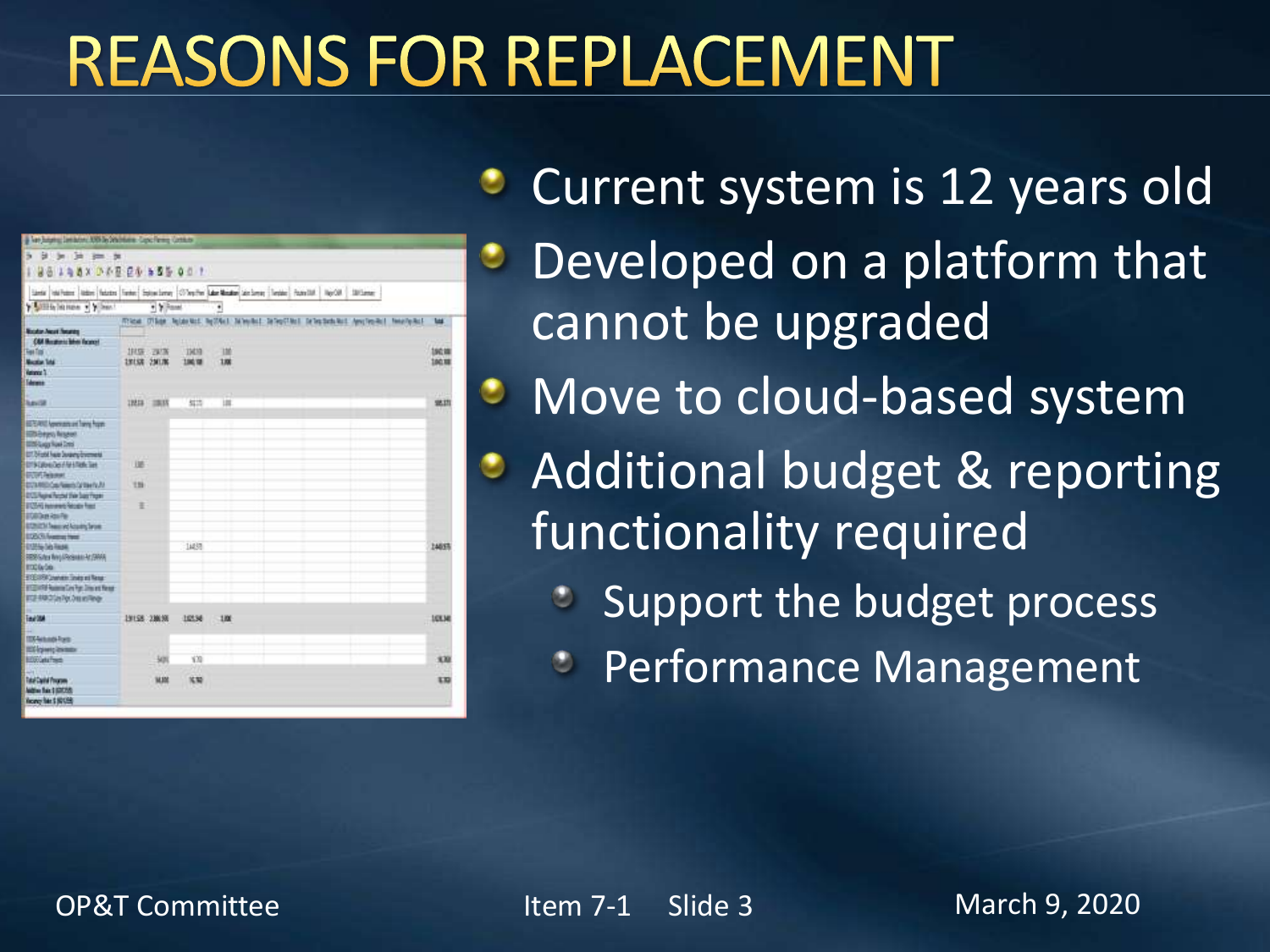# SOLICITATION PROCESS

- **RFP 366857 was issued on June 13, 2019**
- **C** Qualifications-based selection
- **•** Eight respondents
- **Respondents evaluated by MWD team**
- **Shortlisted six highest scoring respondents**
- *C* Final Selection

OP&T Committee The Item 7-1 Slide 4 March 9, 2020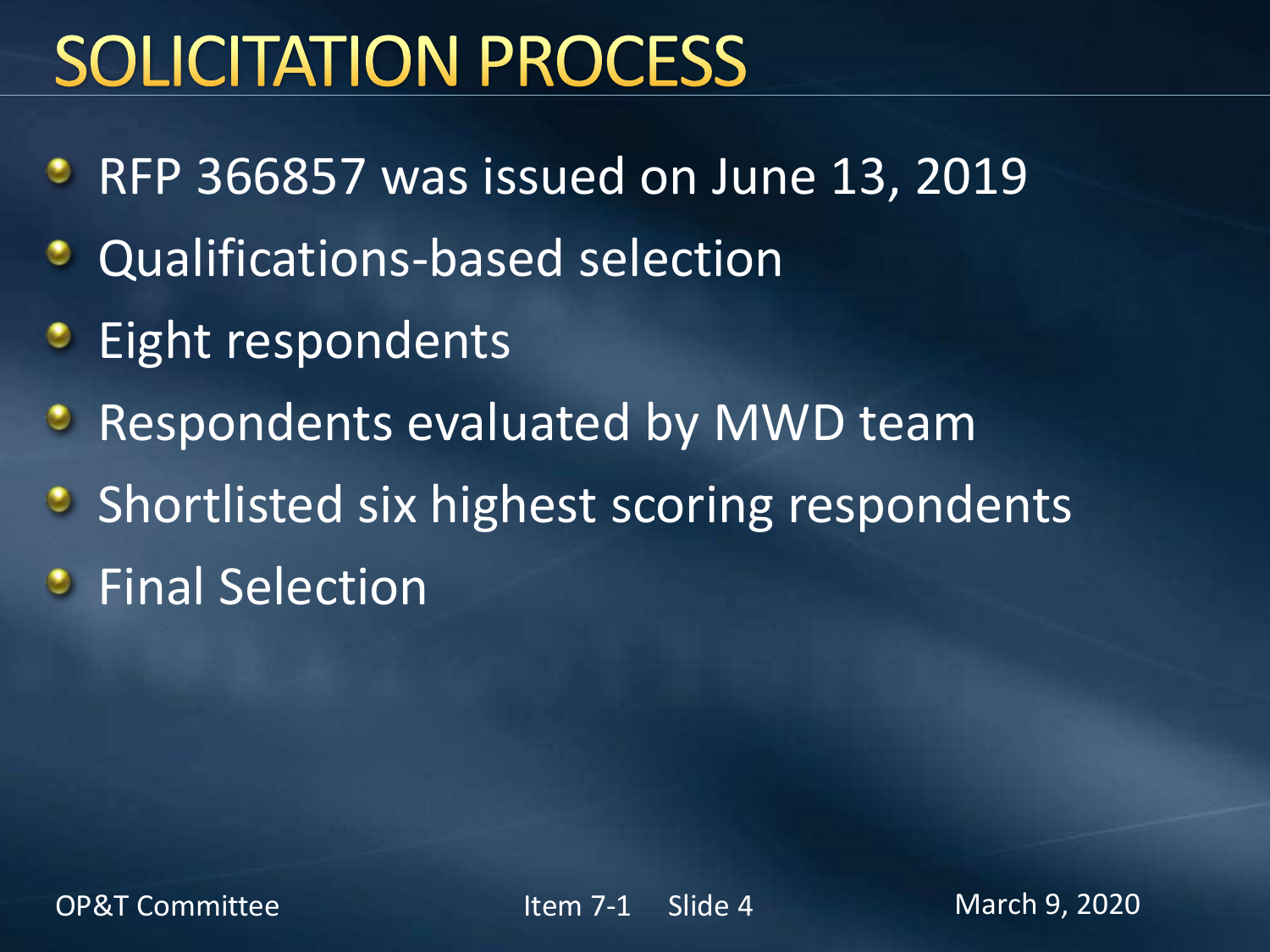#### **VENDOR SELECTION**

Questica, Ltd was selected due to its configurable functional and user interface capabilities, and experienced resources leading the implementation.

OP&T Committee The Item 7-1 Slide 5 March 9, 2020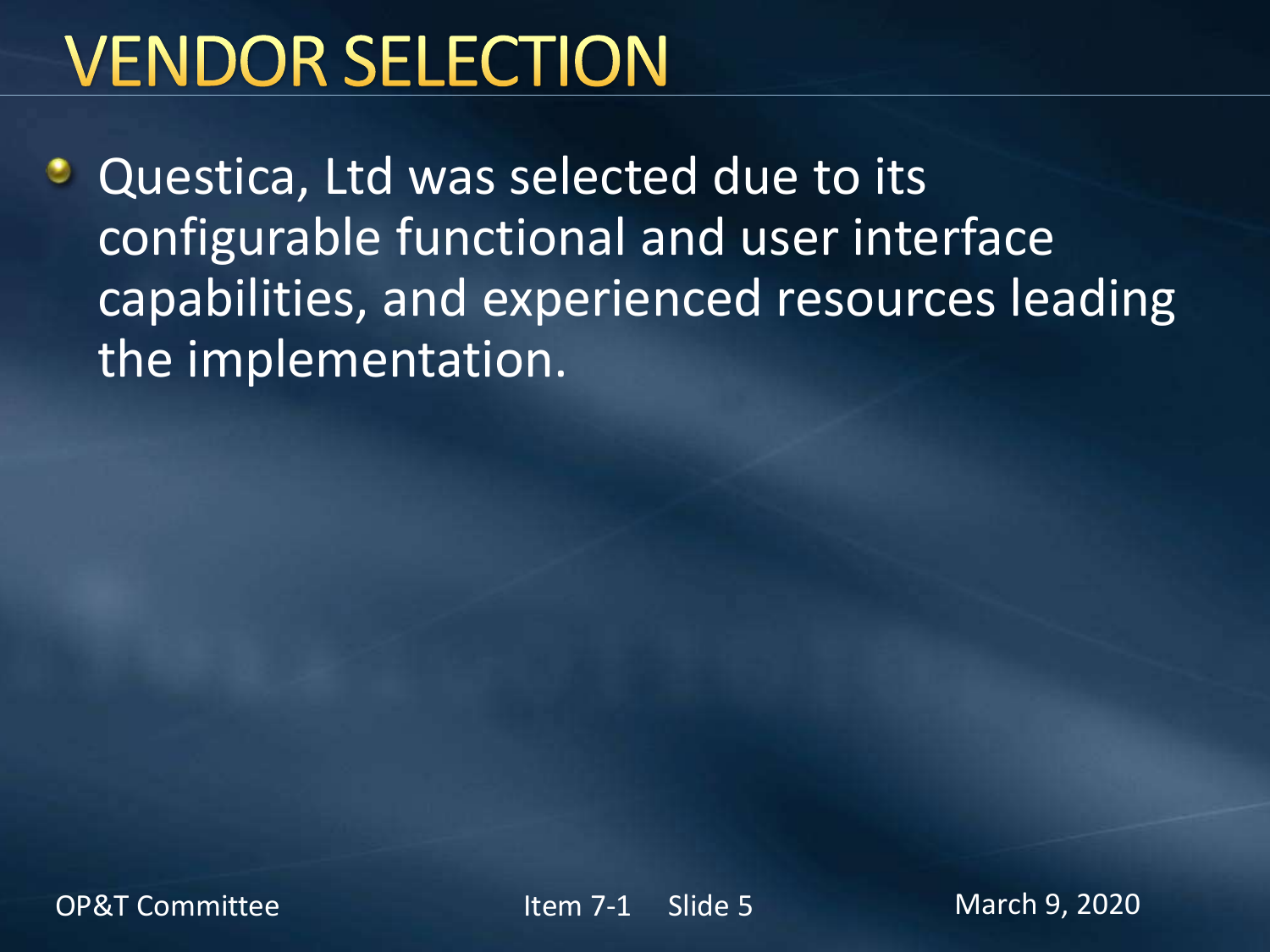# **AGREEMENT SCOPE**



Project/Payment schedule

- Configuration
	- Workflow(s)
	- Form(s)
	- Reports(s)
- Integration
	- Oracle EBS
	- Peoplesoft HCM
- **Testing**
- Deployment

OP&T Committee The Item 7-1 Slide 6 March 9, 2020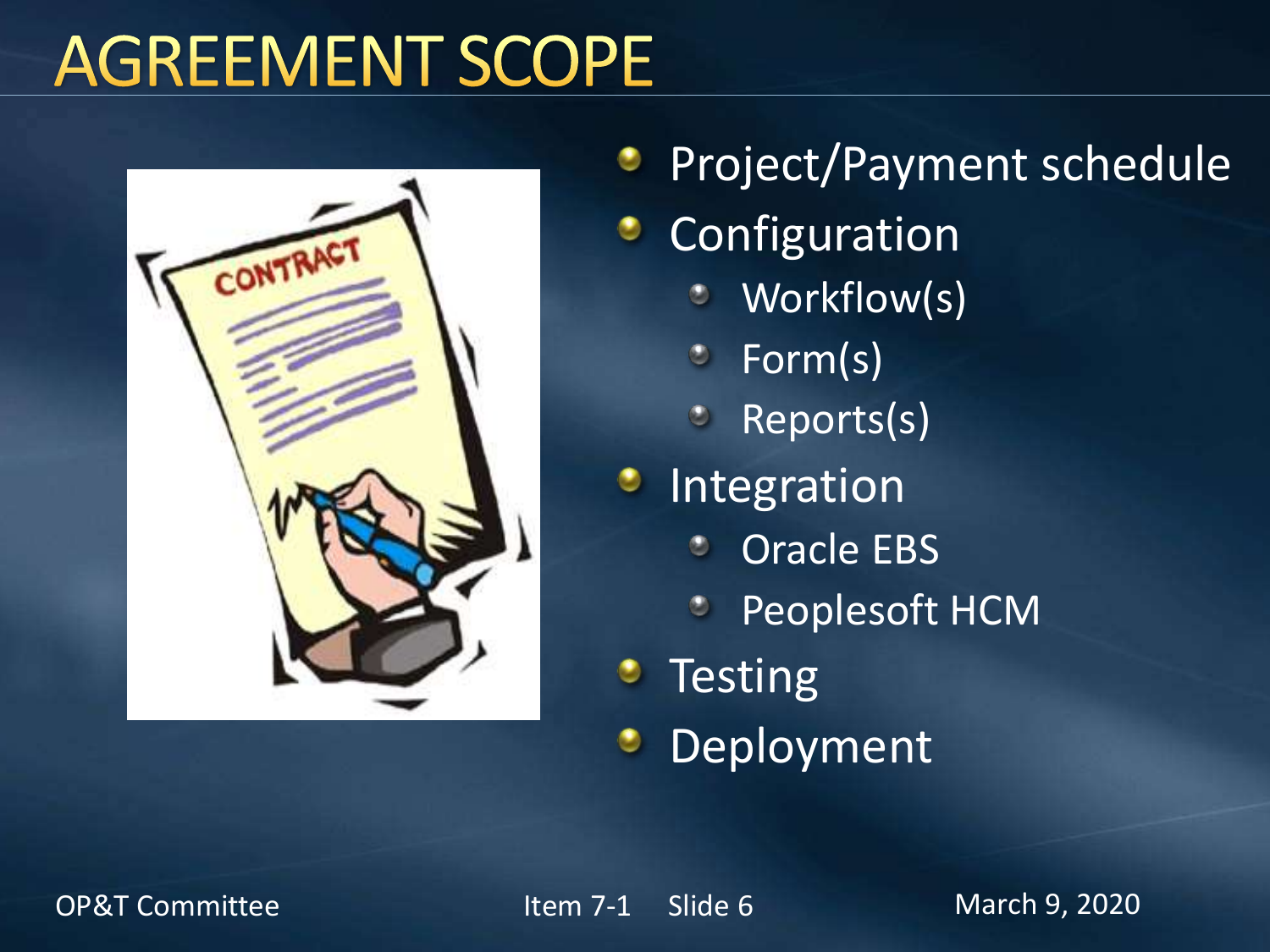# **OVERALL SCHEDULE**







OP&T Committee The Item 7-1 Slide 7 March 9, 2020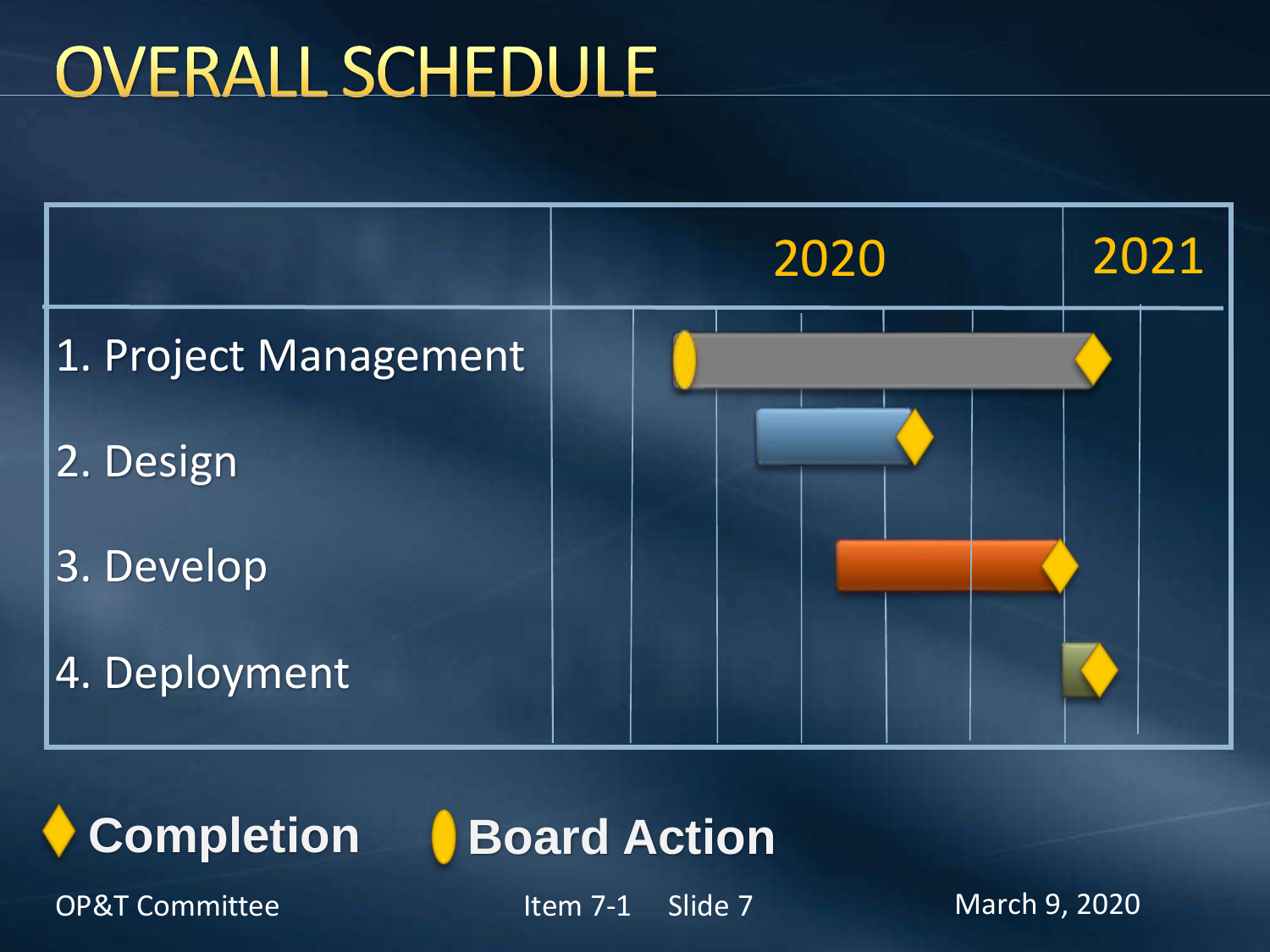## **BOARD OPTIONS**

#### Option #1 c

Authorize an agreement with Questica, Ltd. not-to- $\circ$ exceed \$700,000 for the design, development, and deployment of a cloud-based Budget Planning and Analysis Application.

 $\bullet$ Option #2

> Do not proceed with the project at this time. $\bullet$

OP&T Committee Item 7-1 Slide 8 March 9, 2020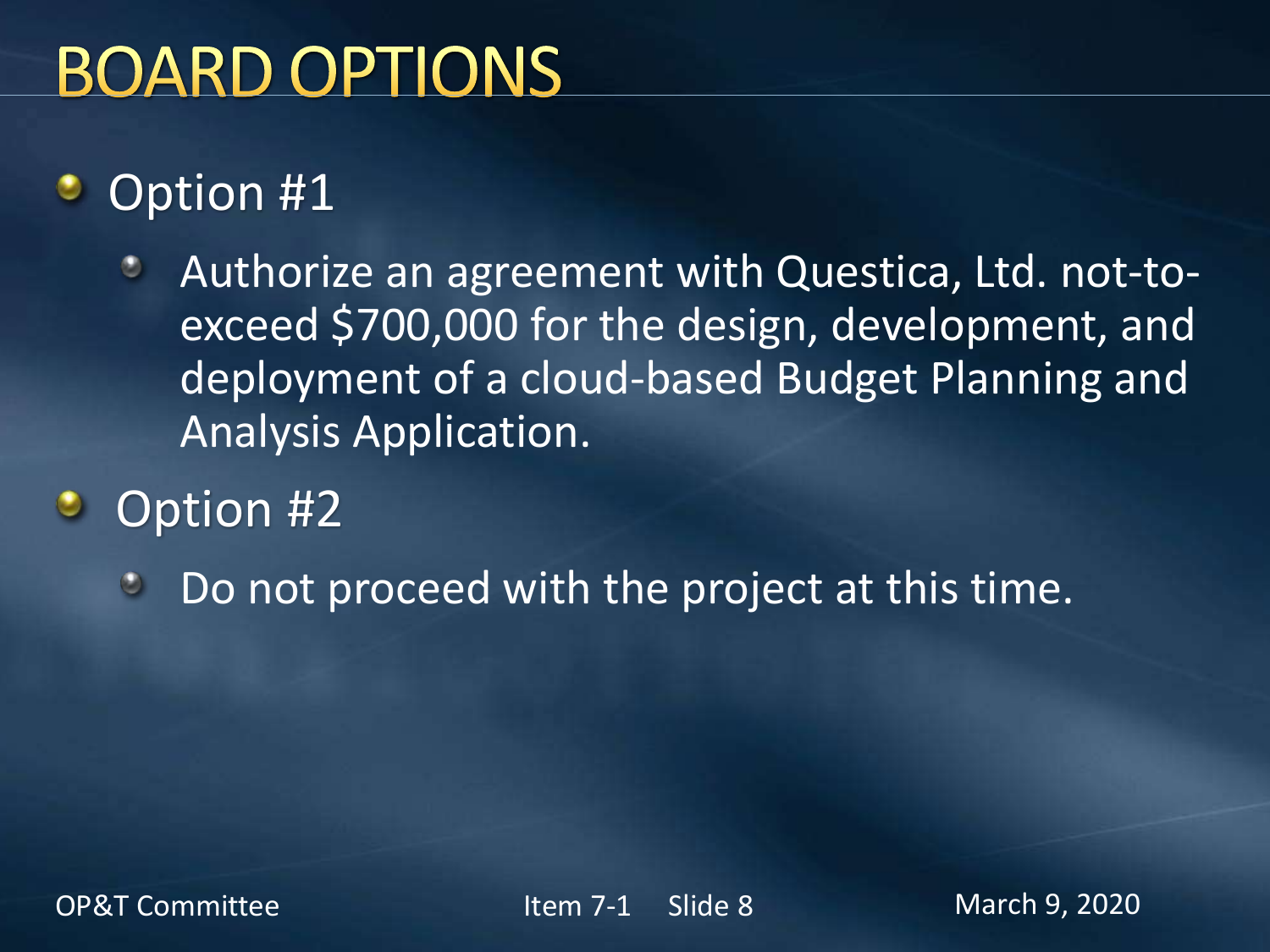#### STAFF RECOMMENDATION

#### Option # 1۰

OP&T Committee The Item 7-1 Slide 9 March 9, 2020